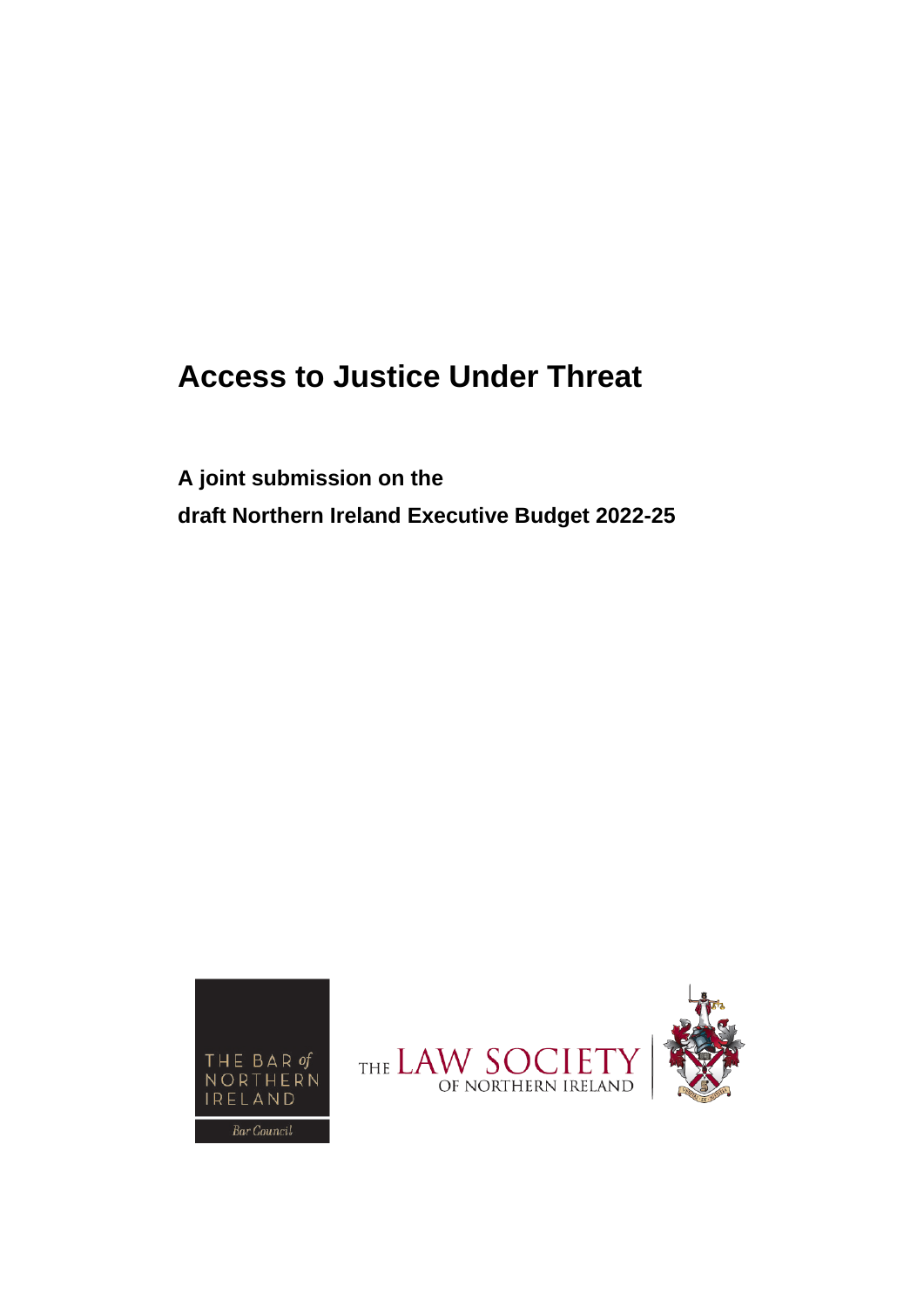# **CONTENTS**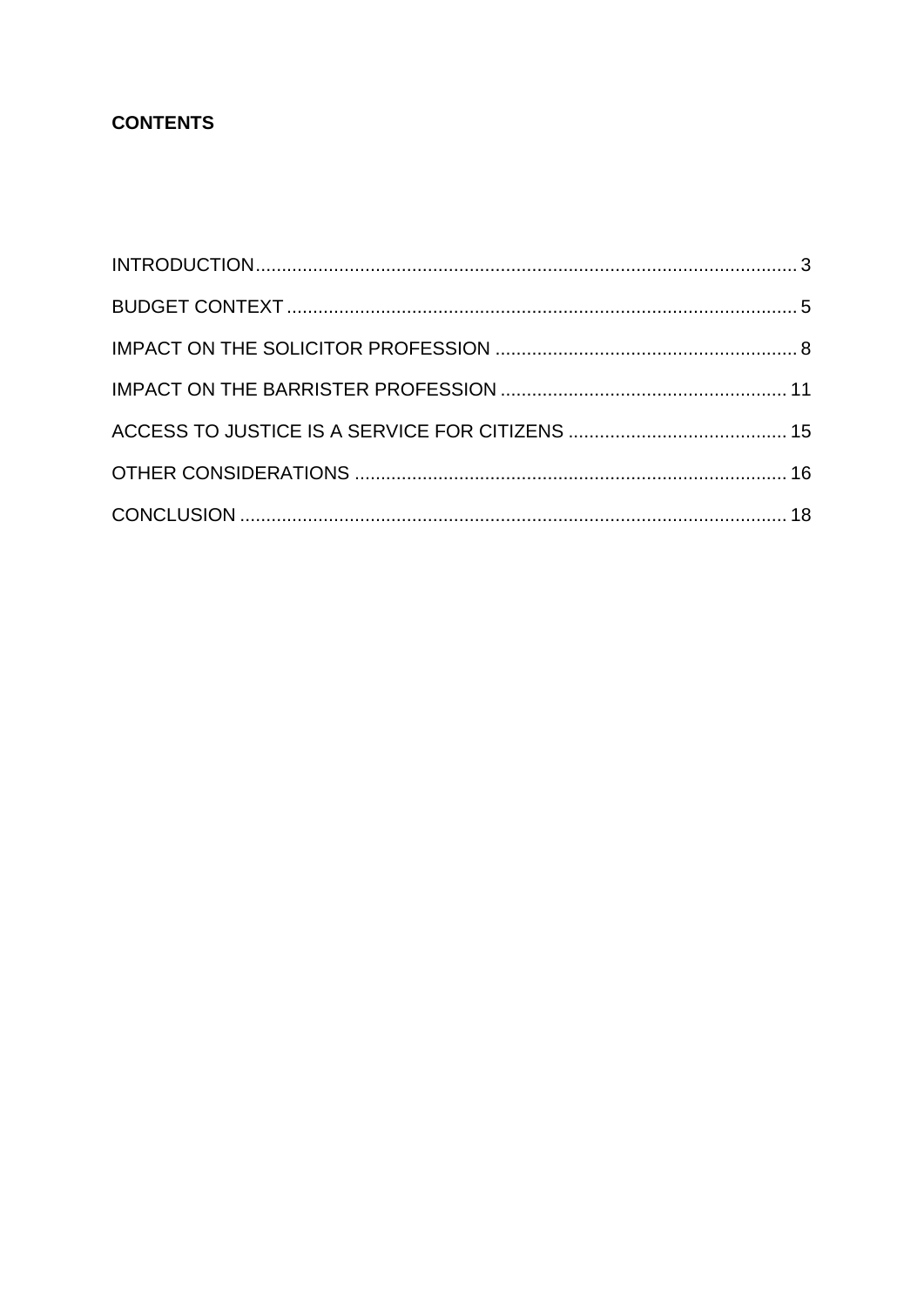#### <span id="page-2-0"></span>**INTRODUCTION**

The Law Society of Northern Ireland ("the Society") and The Bar of Northern Ireland ("The Bar") jointly make this submission in response to the draft Northern Ireland Executive Budget for 2022-2025 which was recently published for consultation. Although both the Society and the Bar recognise that the consultation was halted following political developments, both organisations wish to highlight their significant concerns about what had been proposed.

This paper has been informed by the Executives' draft Budget consultation paper, the Northern Ireland Fiscal Council's Budget Report<sup>[1](#page-2-1)</sup> and the Department of Justice's Budget Consequences paper[2](#page-2-2). It is clear that the draft budget proposals have the potential to cause generational harm to Access to Justice in Northern Ireland and that the damage may be irreparable.

This paper highlights the unique position of the legal profession in Northern Ireland. The predominance of small solicitor practices and the already scarce access to legal representation in rural communities should give the Executive pause before proceeding with cuts that would threaten jobs and leave rural communities in "legal aid deserts".

As a demand led service, Legal aid in Northern Ireland is structurally under-funded. This effectively leaves the Legal Services Agency with only one budget-management tool – delaying payments. Without reform, cutting the Legal Aid budget means cutting cash flow to hundreds of small businesses and sole traders. The Department of Justice has produced estimates that even the most straightforward of cases would have to wait up to a year for payment. Many solicitor firms would simply not survive in this scenario, many others would be forced to withdraw from publicly-funded work in their community.

<span id="page-2-1"></span><sup>1</sup> [https://www.nifiscalcouncil.org/files/nifiscalcouncil/documents/2022-01/nifc-budget-report-jan-2022](https://www.nifiscalcouncil.org/files/nifiscalcouncil/documents/2022-01/nifc-budget-report-jan-2022-full-final-version-19.01.22-14.30.pdf) [full-final-version-19.01.22-14.30.pdf](https://www.nifiscalcouncil.org/files/nifiscalcouncil/documents/2022-01/nifc-budget-report-jan-2022-full-final-version-19.01.22-14.30.pdf)

<span id="page-2-2"></span><sup>&</sup>lt;sup>2</sup> [https://www.justice-ni.gov.uk/publications/department-justice-draft-budget-2022-25-consequences](https://www.justice-ni.gov.uk/publications/department-justice-draft-budget-2022-25-consequences-document)[document](https://www.justice-ni.gov.uk/publications/department-justice-draft-budget-2022-25-consequences-document)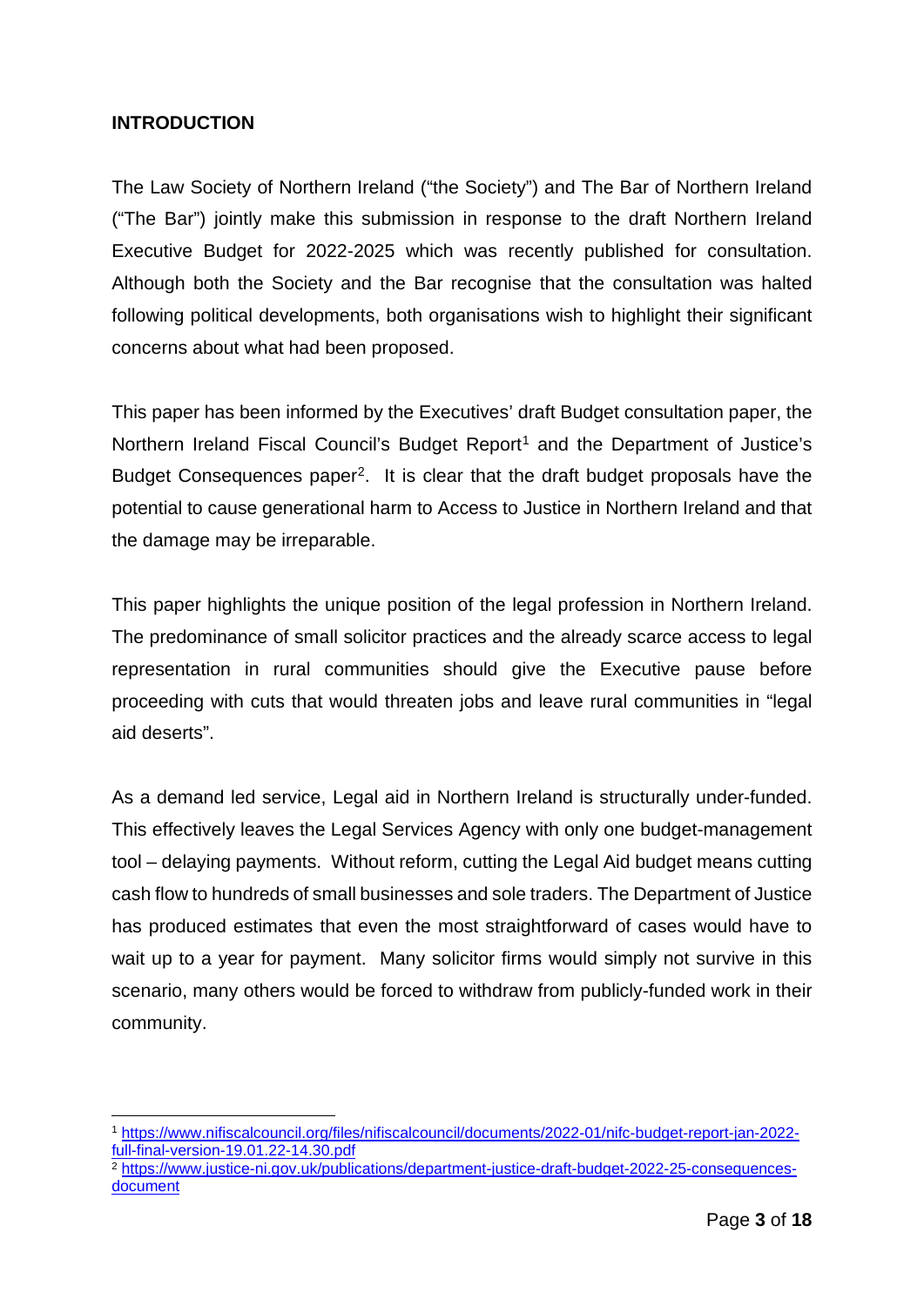The draft Budget is constructed around the core aim of tackling the issues inherent in Northern Ireland's health system. As we emerge from a global pandemic, this is clearly necessary. What should be recognised however is that improving health outcomes requires effort across all public services and that the justice system has a significant role to play. Many of the issues apparent in the health system are also seen in the justice system – long delays, a dedicated but stretched and pressured workforce, historic underinvestment in the system and the need for structural reform.

Further parallels exist between the people served by both health and justice systems – often the most vulnerable in our society. What must be understood is that cutting one public service – like legal aid – will have a detrimental impact on other parts of the system. The reverse is also true – with a body of evidence demonstrating that investing in Access to Justice can help reduce the strain on other public services, including health.

Both the Law Society and the Bar trust that this paper will be taken on board by Executive Ministers when the time comes to reconsider the Budget and that the next Executive will recognise the need to invest in Justice and protect the vital service it provides for local communities.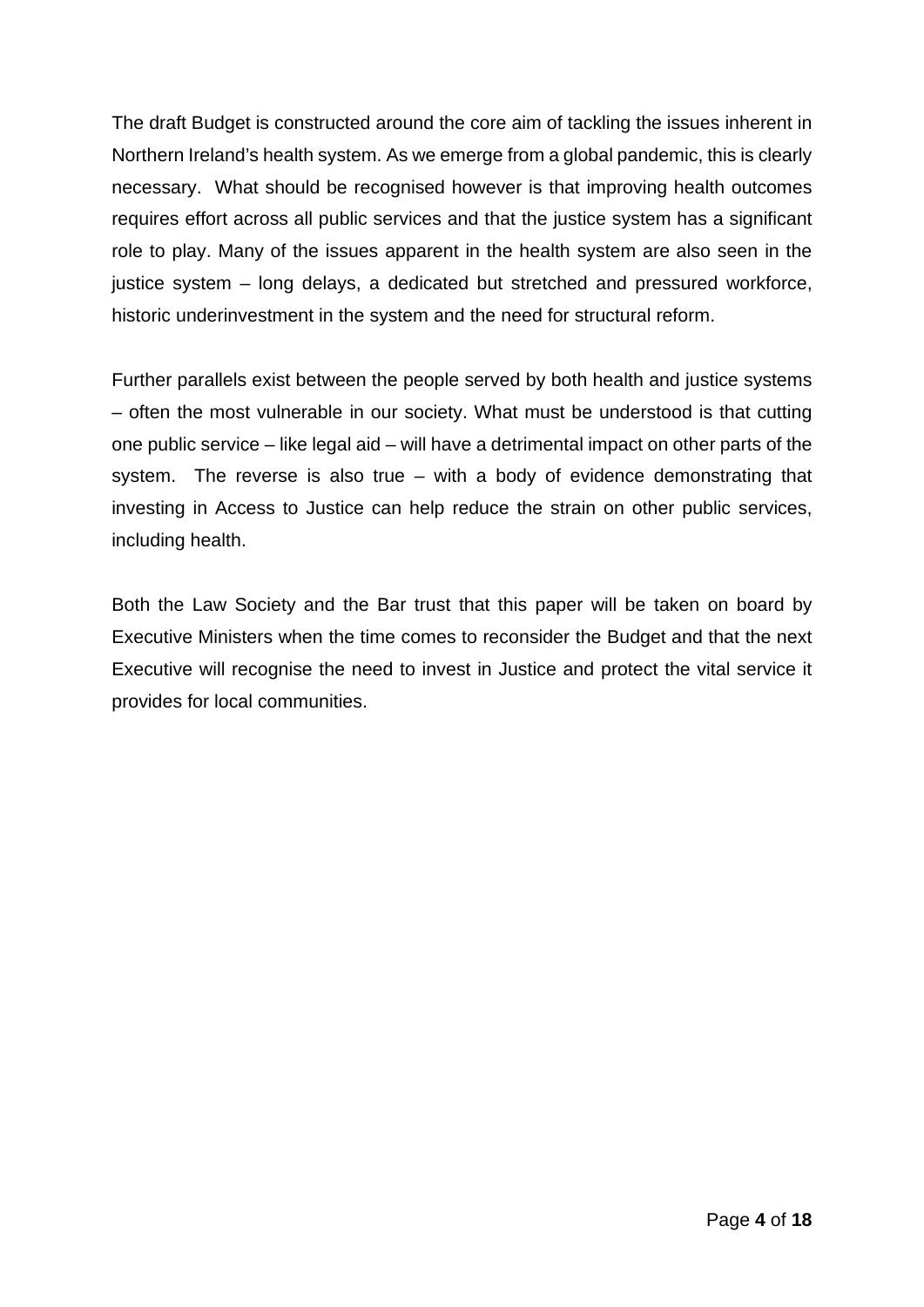#### <span id="page-4-0"></span>**BUDGET CONTEXT**

The Northern Ireland Fiscal Council's (NIFC) independent assessment of the draft Budget 2022-25 has highlighted the Budget's uniquely negative impact on the Justice system. As can be seen in Figure 1 below, the DoJ is the only Department where "general allocations" are insufficient to cover the baseline cut and therefore Justice is the only Department to see a net budget decrease.

#### Figure 1



Chart 4.3 - Average change in funding from baseline

The contrast with the situations in neighbouring jurisdictions is particularly striking. In England and Wales, there has been the largest funding increase in the Justice System in more than a decade, with  $£2.2$ bn being invested to drive recovery<sup>3</sup>. The Scottish Government meanwhile has recognised the need to support legal aid practitioners with grant schemes to support young professionals into legal aid practices<sup>4</sup>.

<span id="page-4-1"></span><sup>3</sup> [https://www.gov.uk/government/news/largest-funding-increase-in-more-than-a-decade-for-justice](https://www.gov.uk/government/news/largest-funding-increase-in-more-than-a-decade-for-justice-system)**[system](https://www.gov.uk/government/news/largest-funding-increase-in-more-than-a-decade-for-justice-system)** 

<span id="page-4-2"></span><sup>4</sup> <https://www.lawscot.org.uk/news-and-events/law-society-news/legal-aid-trainee-fund-launches/>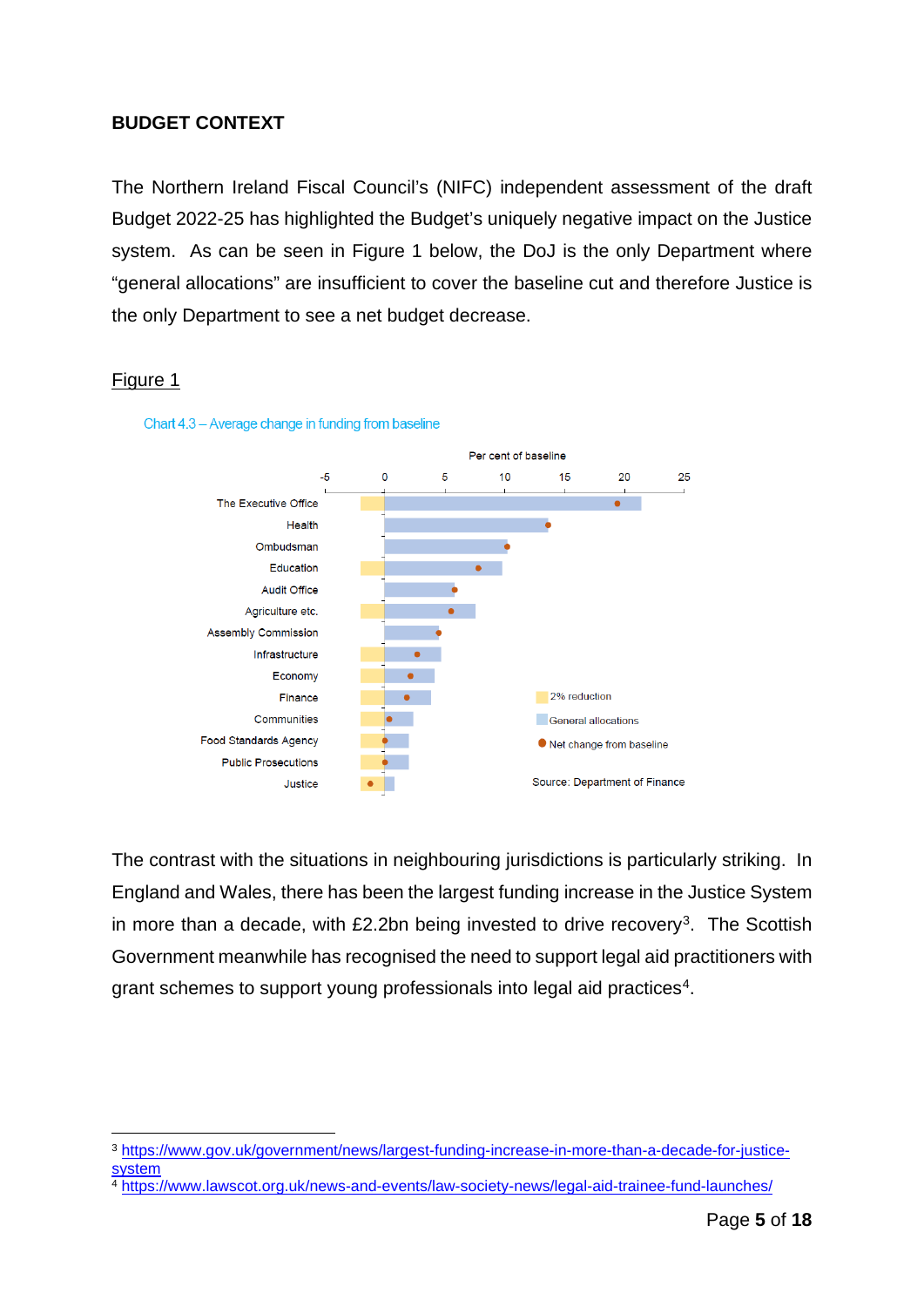# *Reduction in legal aid expenditure in Northern Ireland since 2010*

Figure 2 shows legal aid expenditure since legal aid became the responsibility of Stormont in 2010. Aside from top-up funding related to COVID-19 recovery, there has been a significant reduction over time while the DoJ's baseline is currently already 9% lower than what it was in 2011-12.





Source: Department of Justice / Legal Services Agency

Over recent years, the legal aid budget has consistently averaged £82m and the Legal Services Agency (LSA) has provided evidence which suggests that £82m is the minimum baseline funding required to allow bills to be paid within eight weeks of submission.

In spite of the clear evidence this would be insufficient, the LSA's opening budget in 2021-22 was less than £75.7m and has required significant top-ups through in-year monitoring rounds. The reliance on in-year funding to secure sustainable levels of payments has been a feature of the legal aid system over many years. This creates uncertainty for both the LSA and for practitioners where payment times fluctuate with the available budget and therefore cashflow cannot be relied upon.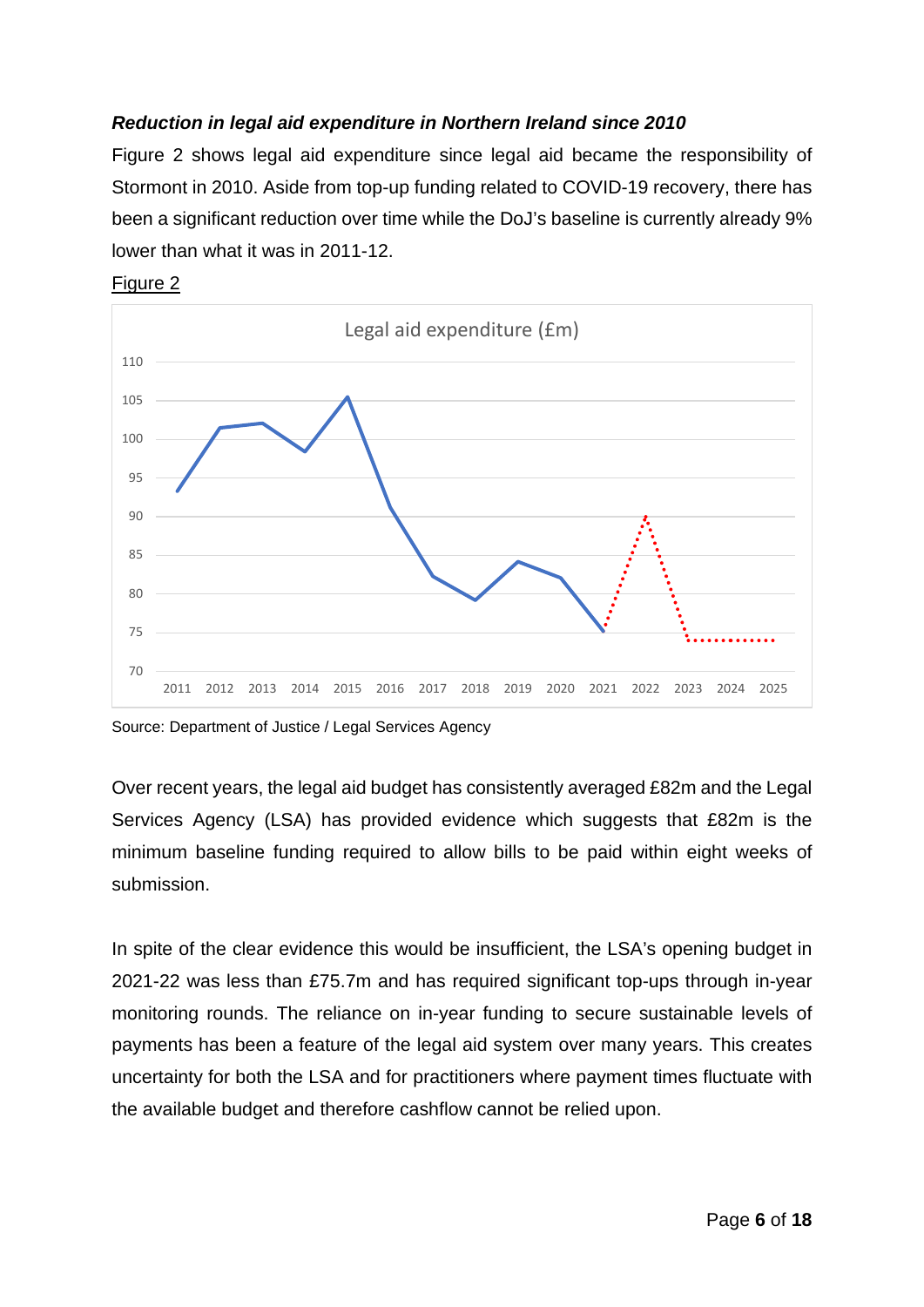# *Department of Justice modelling*

In its Budget Consequences paper the DoJ has modelled a 2% reduction across its expenditure. A 2% cut applied to the 2021/22 legal aid baseline equates to a legal aid budget of £74m for the 2022-25 Budget period. This will cause irreparable damage to the network of legal aid providers in Northern Ireland.

The only way for the LSA to accommodate a reduction in funding is to delay paying bills. The LSA has projected that standard fee bills which are currently paid within 8 weeks would face a 47 week wait for payment by 2025. No businesses can afford to wait up to a year for payment. Small businesses in particular cannot survive when starved of cashflow in this manner. Suppliers of services have a statutory right to be paid for the services they deliver, and all suppliers require prompt payment of bills for work undertaken to maintain the viability of their business.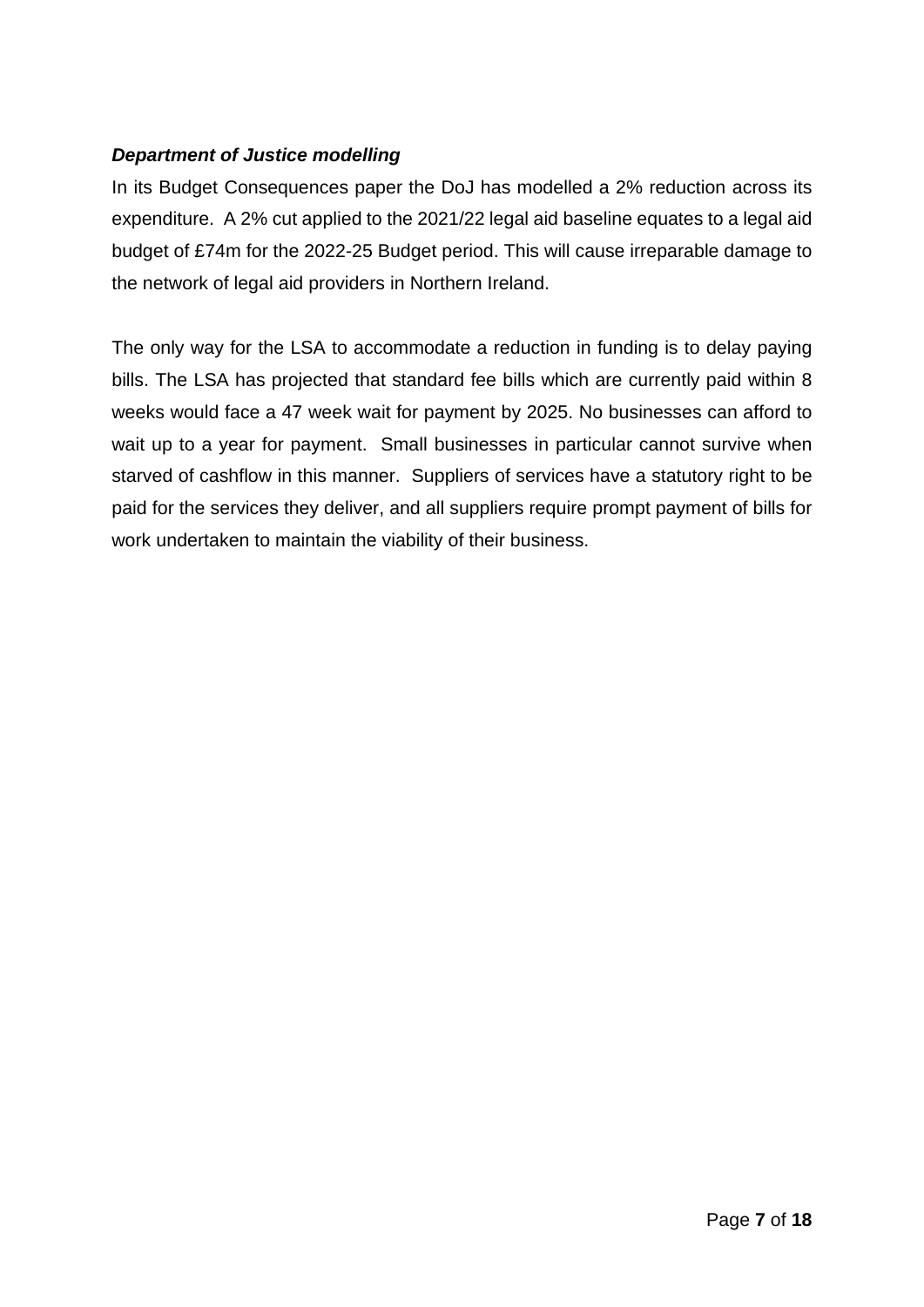# <span id="page-7-0"></span>**IMPACT ON THE SOLICITOR PROFESSION**

This section provides an overview of private practice solicitor firms operating in Northern Ireland and outlines the potential damage that the draft Budget will cause.

#### *Firm size*

There are currently 484 solicitor firms in Northern Ireland, employing just over 2,800 solicitors. As can be seen in Figure 2, solicitor firms in Northern Ireland tend to be relatively small; almost 80% of our firms have 5 or practising solicitors while over a quarter of our firms are sole practitioners with only one solicitor.



Figure 2

Source: LSNI data

A substantial number of solicitor firms in Northern Ireland rely on legal aid income for cashflow, and therefore prompt payment is vital. Smaller firms in particular are highly dependent on the prompt payment of legal aid fees and would therefore be disproportionately affected by any delay in payments.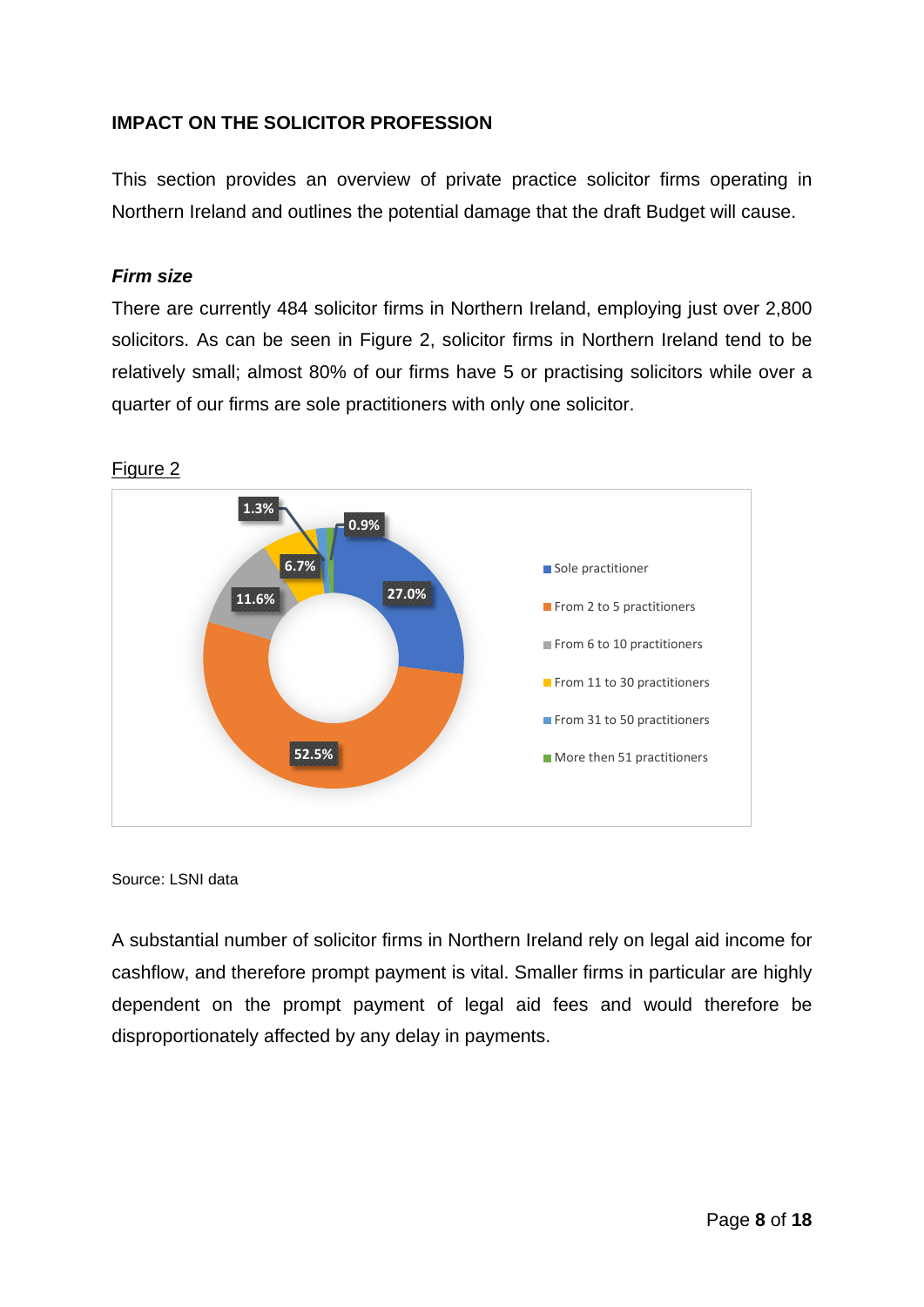# *Geographical distribution of solicitor firms*

Figure 3 below shows the geographical distribution of solicitor firms. Outside of the Greater Belfast area, access to legal representation is already scarce in rural areas particularly in the South and West of the province.



#### Figure 3

Local solicitor firms supply a vital service to members of the public and are an essential part of the local community, delivering services that no other organisations can offer. The draft Budget creates the risk of an urban/rural Access to Justice divide. The already shrinking network of providers in rural areas would come under further threat, leaving vulnerable clients without representation in those areas.

# *Case Study: County Fermanagh*

To further illustrate the vulnerability of rural communities, the Society has examined the solicitor practices in Co. Fermanagh in greater detail. There are currently only 16 solicitor firms for the whole county and as shown in Figure 4, of those 16 firms, nine have just one or two solicitors.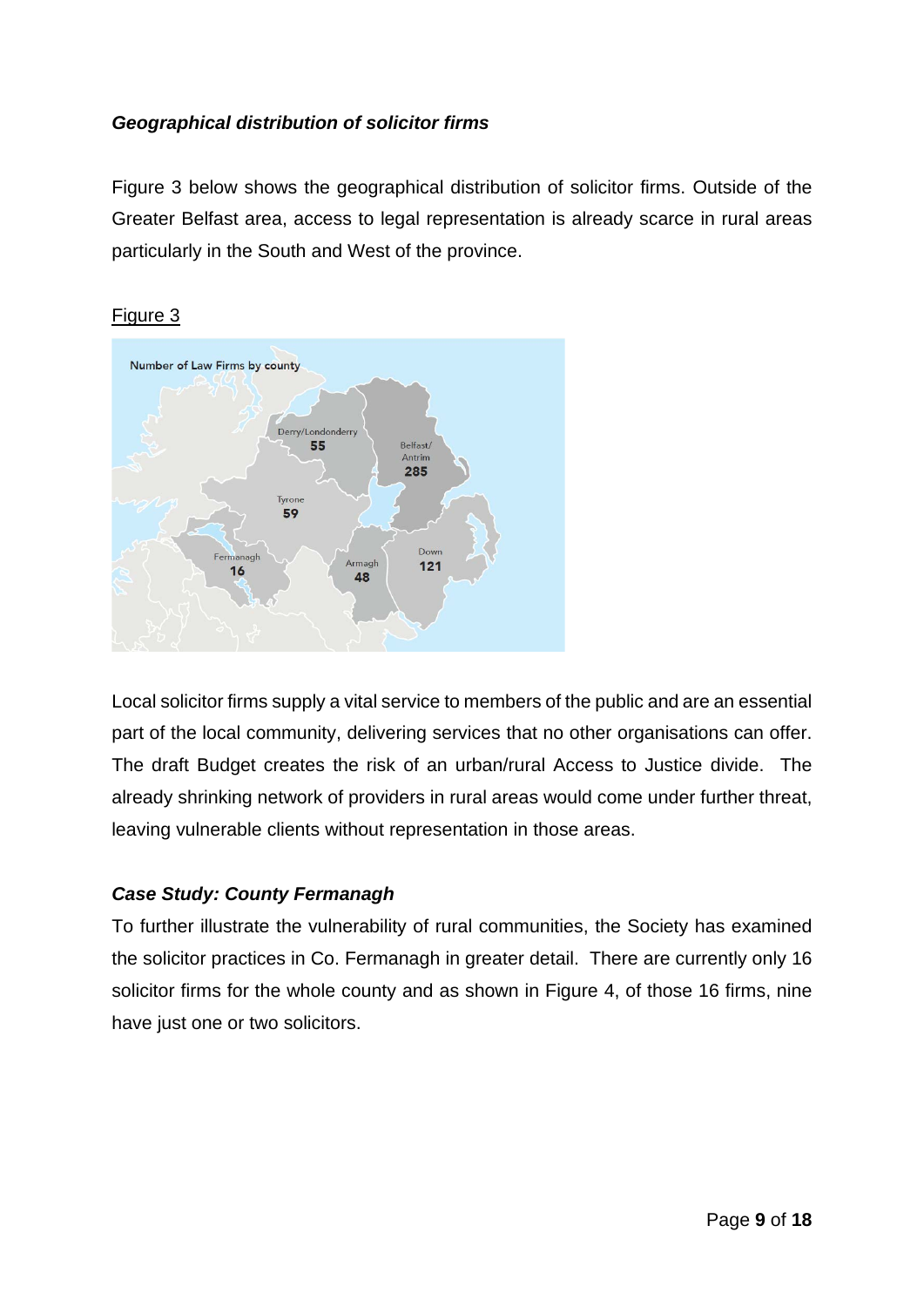

Figure 5 below shows that solicitor practices in the County directly support over 100 jobs. Their contribution to the local economy is further enhanced by the support provided to other businesses, such as accountancy, insurance and estate agents who in turn rely on those solicitor firms for business.



Figure 5

Cuts to the legal aid budget would have a profound impact on Co. Fermanagh. Of the 16 firms currently practising there, three have ceased to provide legal aid services in recent years. The impact of the draft Budget would exacerbate this trend, reducing the number of firms and the proportion of them that carry out legal aid work. Fermanagh, along with other rural communities will become an Access to Justice desert.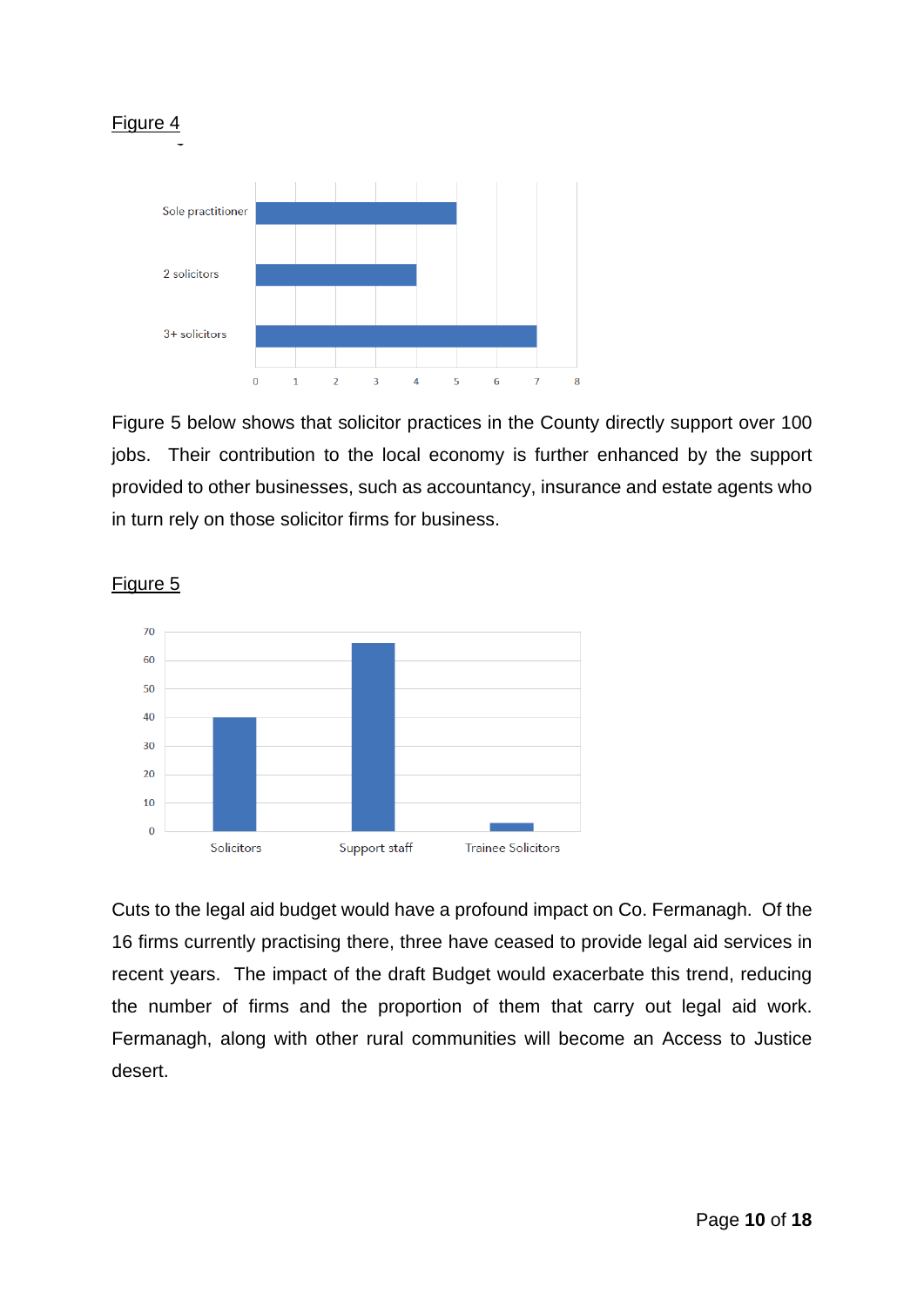# <span id="page-10-0"></span>**IMPACT ON THE BARRISTER PROFESSION**

#### *Demographic Background*

There are approximately 650 barristers in independent practice in Northern Ireland. Each year the Bar admits 20 new entrants from the Institute of Professional Legal Studies in Belfast. All barristers are self-employed sole traders who operate from the Bar Library building in Belfast.

For several years the Bar, through a series of financial support measures and other policies, has been striving to increase the gender and socio-economic diversity at the Bar, supporting new entrants and attempting to retain females in the profession in order to arrest a trend of gender imbalance after 10 years in practice.



The Bar Library provides access to training, professional development opportunities, Research, technology and modern facilities which enhance the expertise of individual barristers and ensure the highest quality of service to clients and the court. The Bar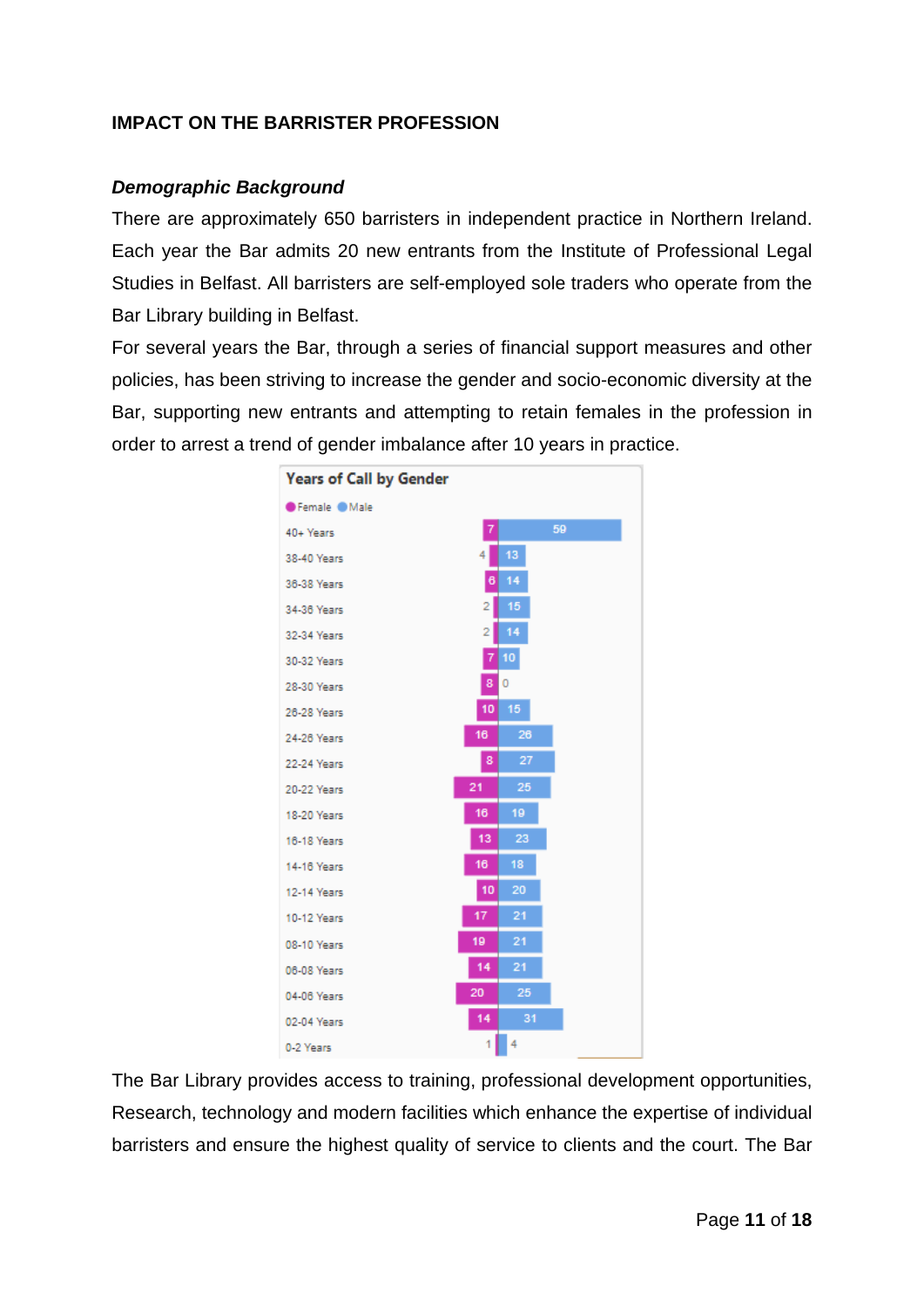does not receive any external funding to support this model; it is entirely self-sufficient and funds the development and regulation of the profession from its own resources.

All barristers operating independently from the Bar Library building practice under the 'cab rank' rule. This requires barristers to accept instructions from a solicitor in any field in which they are competent, regardless of their views of the client or the circumstances of the case.

The independence of our barristers is of paramount importance and a vital virtue. As independent professionals, their entire purpose is to selflessly serve, fearlessly and rigorously, their clients' interests and to achieve the best possible result, whilst fulfilling their duty to the court.

It is estimated that approximately two thirds of all barristers practising in this jurisdiction will have a practice that will mainly or exclusively entail the provision of legal services funded by Legal Aid.

Barristers are not responsible for setting or administering the legal aid budget. They are also not responsible for the legal aid rates that they are in receipt of. Furthermore they are not at liberty to insert themselves into legally aided cases of their own accord. Their involvement only comes about after the case itself has been granted certification by either a Judge or the LSA and the instructing solicitor has chosen a particular barrister to best represent their clients' needs.

Access to legal aid has become increasingly restricted in recent years. Without specialist advocates to navigate complex legal issues, cases involving personal litigants inevitably experience delays, cost extra and are more likely to risk injustice.

Meanwhile many highly motivated, talented and qualified young barristers who have entered the profession to serve justice and help others are struggling to sustain viable practices at the Bar. Given the levels of socio-economic deprivation in parts of our society, it is not surprising that many seek to apply their professional skills and gain early experience in legally aided cases, yet they are being denied the opportunities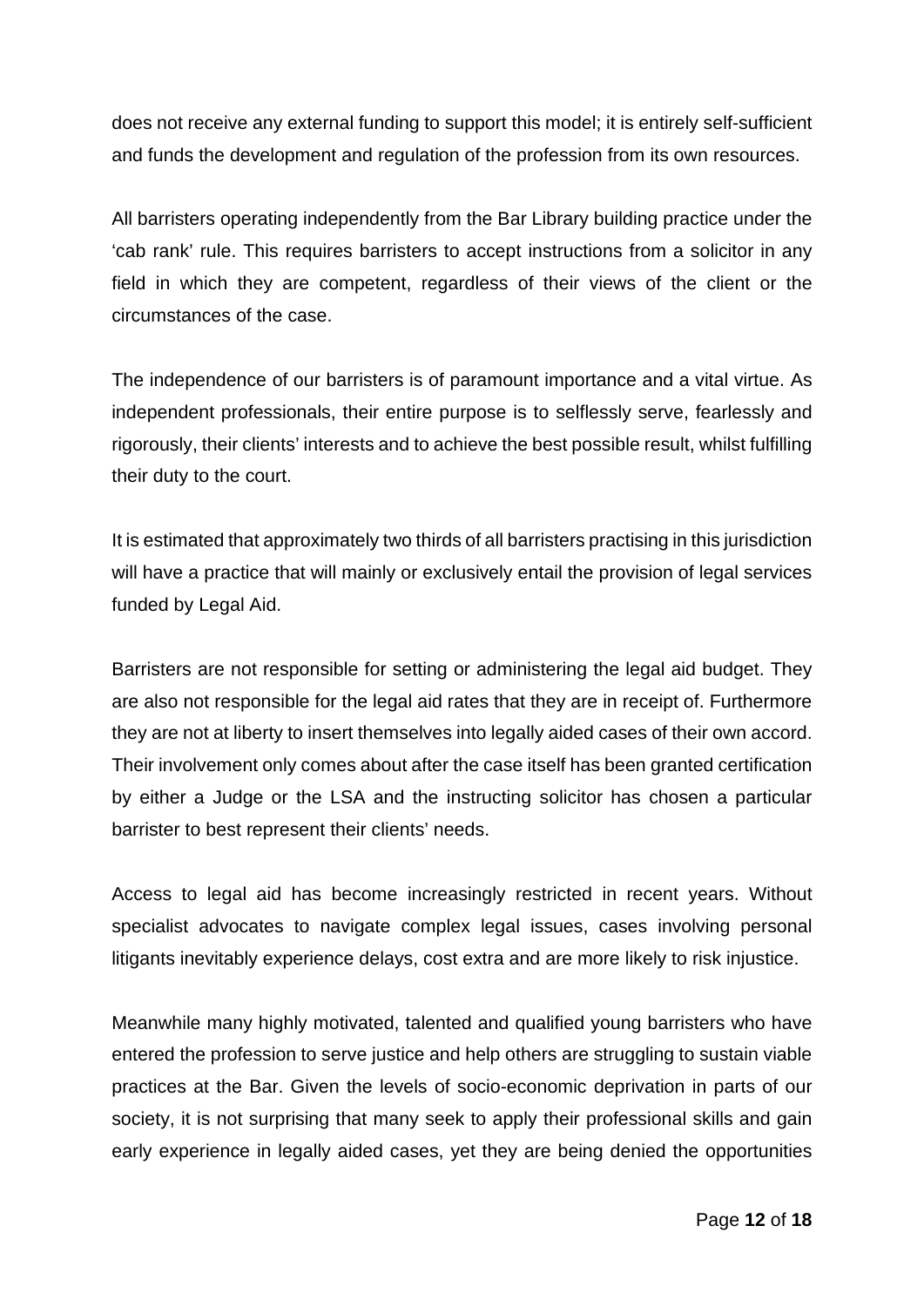afforded to their predecessors as they embark on their legal careers. This has the potential to create serious long-term problems for our justice system.

# *Payment Delays Causing Younger, Female Practitioners to Cease Practice*

If the LSA faces a reduction in its budget and seeks to address this by delaying paying bills it will mean that the only barristers who might possibly withstand the resultant cashflow pressures will be the older, typically male barristers based in Belfast who have accumulated sufficient reserves from previous years.

The Bar Council recently conducted a survey to assess the impact of proposed payment delays upon practitioners. 296 responses were received (approximately 45% of the relevant population of independent practising barristers).

The results of the survey show that:

- Practices begin to cease being viable after even a 1 month delay with the impact being felt most acutely by those aged under 30 or with less than 5 years practice.
- The pace at which practices become non-viable more than doubles every 2 months.
- Ceasing practice is something that 1 in 13 (7%) of those aged under 30 would anticipate if fees were delayed for even 1 month. A delay of 5 months would force 1 in 5 (18%) young practitioners out of business.
- The most significant impact of payments delays are also seen with female barristers and barristers who practice outside of Greater Belfast.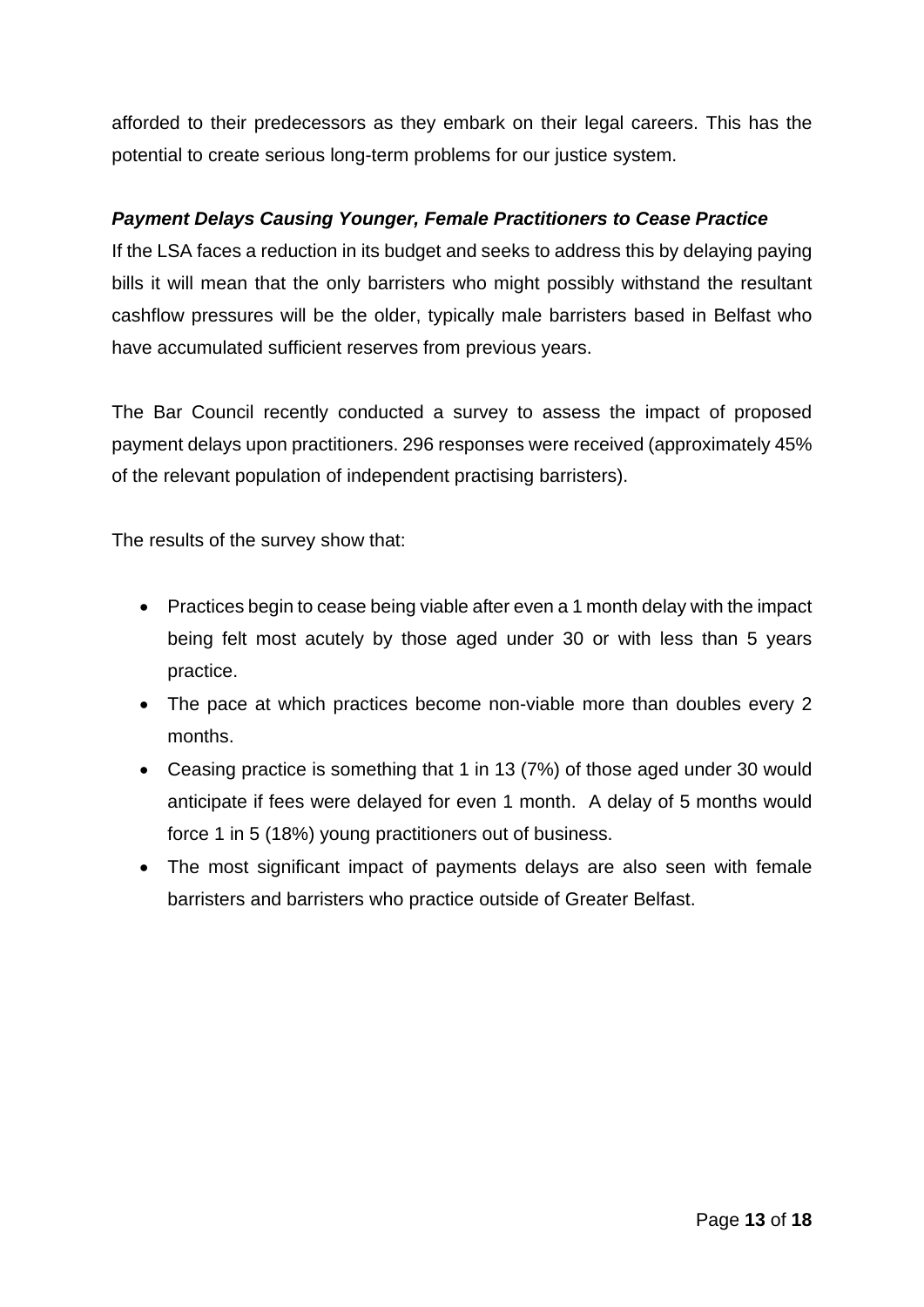# Impact of further delays in payments

The extension of credit terms by a further months would result in 1 in 10 (10%) members having serious or major concerns over the future viability of their practice. If payment terms were increased by a further 3 months this would increase to over a quarter (28%) of members, a doubling of this to 6 months would give rise to major concerns of viability for over half (55%) of members.



# *Reduction in Access to Justice*

If the projections indicated in this survey were to be realised it will mean that the services offered by members of the Bar will reduce. Younger, female and rural practitioners will not be able to withstand the cashflow delays.

Significant and irreversible gaps and imbalances will emerge in the ability of clients to gain access to justice. In addition to the existing delays in the criminal justice system and backlog of cases caused by Covid, the budget will pose a further direct threat.

Not only will the budget damage the availability of instructing solicitors but clients will also no longer be able to have the same choice of counsel to represent them in court.

The Bar will be less representative of society and face a generational crisis to replenish the pool of Legal Aid barristers. Barristers who might potentially retain a viable practice will be under huge financial and workload pressure. Ultimately this places the client's ability to have sustainable, reliable and meaningful access to justice in grave danger.

Page **14** of **18**

 $\bullet$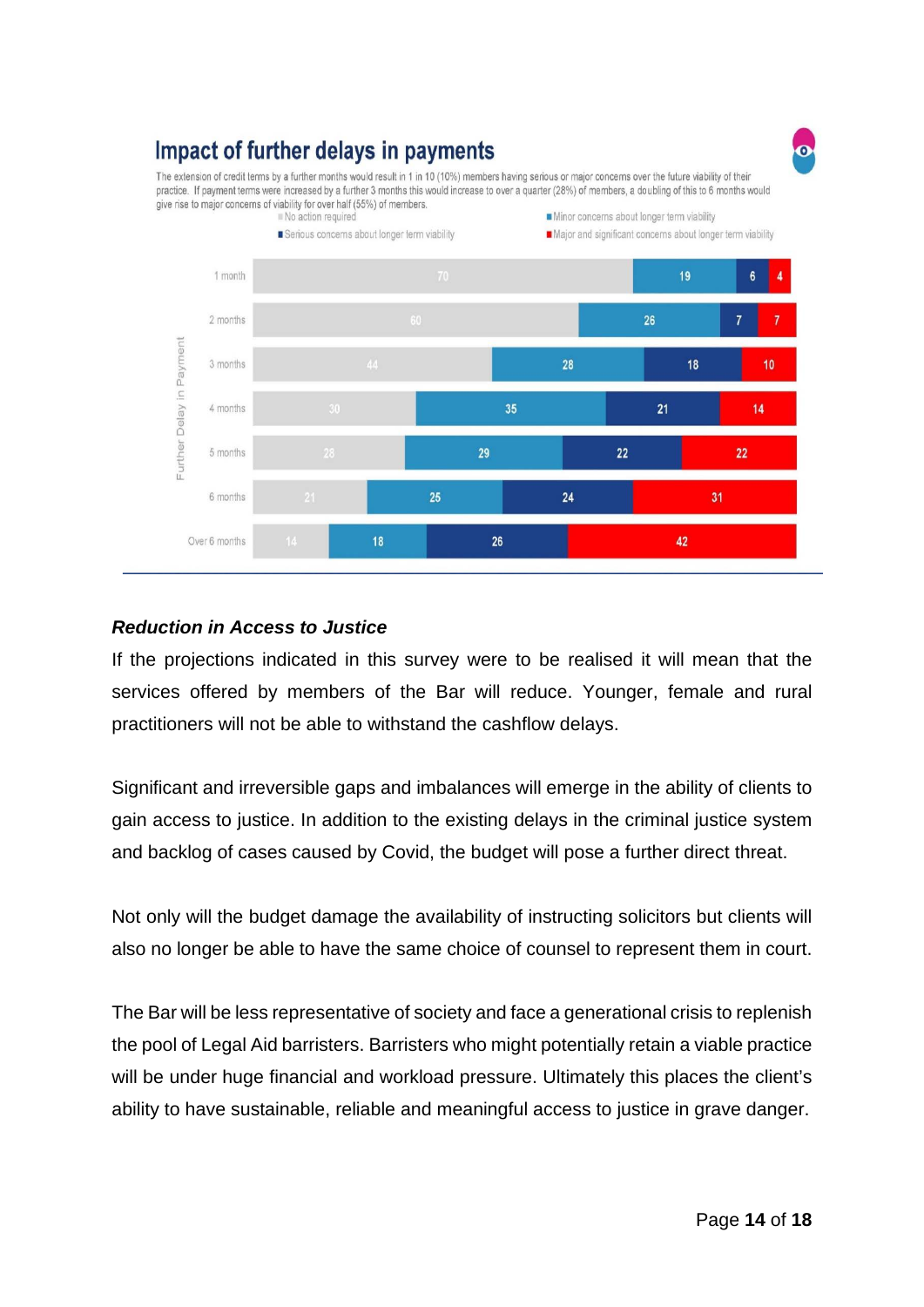# <span id="page-14-0"></span>**ACCESS TO JUSTICE IS A SERVICE FOR CITIZENS**

#### *Impact on vulnerable persons*

Legal aid is about helping people - quite often the most vulnerable people facing the most challenging circumstances. Whether it is a parent seeking access to their child in a matrimonial dispute or someone defending a criminal charge, everyone deserves access to effective legal advice and representation.

The DoJ Equality Impact Assessment on the draft Budget 2022-25[5](#page-14-1) identified that the contraction of the network of providers, could mean that individuals seeking advice, assistance and representation may not have access to legal advisors. If smaller firms are forced to close, the choice of representatives will be more limited, and potentially less representative of society. Further, the DoJ Budget Consequences document highlighted that the draft Budget 2022-25 would "*have a direct impact on vulnerable groups and victims, with further implications from failure to deliver against statutory responsibilities and increased 'downstream' costs for the justice system, the health service and the wider public sector; its consequences will severely impact public confidence and would have a detrimental impact on frontline services which contribute to public safety and preservation of life".* 

Research conducted by the Joseph Rowntree Foundation in 2018 on Poverty in Northern Ireland<sup>[6](#page-14-2)</sup> shows that almost one fifth of our population live in poverty. This has almost certainly increased due to the COVID-19 pandemic. At a time when demand for legal aid is increasing, a limited supplier base of legal aid providers would lead to added pressures on an already overburdened court system, creating further backlogs, delays, and inefficiencies.

<span id="page-14-1"></span><sup>5</sup> <https://www.justice-ni.gov.uk/sites/default/files/publications/justice/esf-budget-17-02.pdf>

<span id="page-14-2"></span><sup>6</sup> [https://www.jrf.org.uk/file/51014/download?token=z3Sz-ui\\_&filetype=download](https://www.jrf.org.uk/file/51014/download?token=z3Sz-ui_&filetype=download)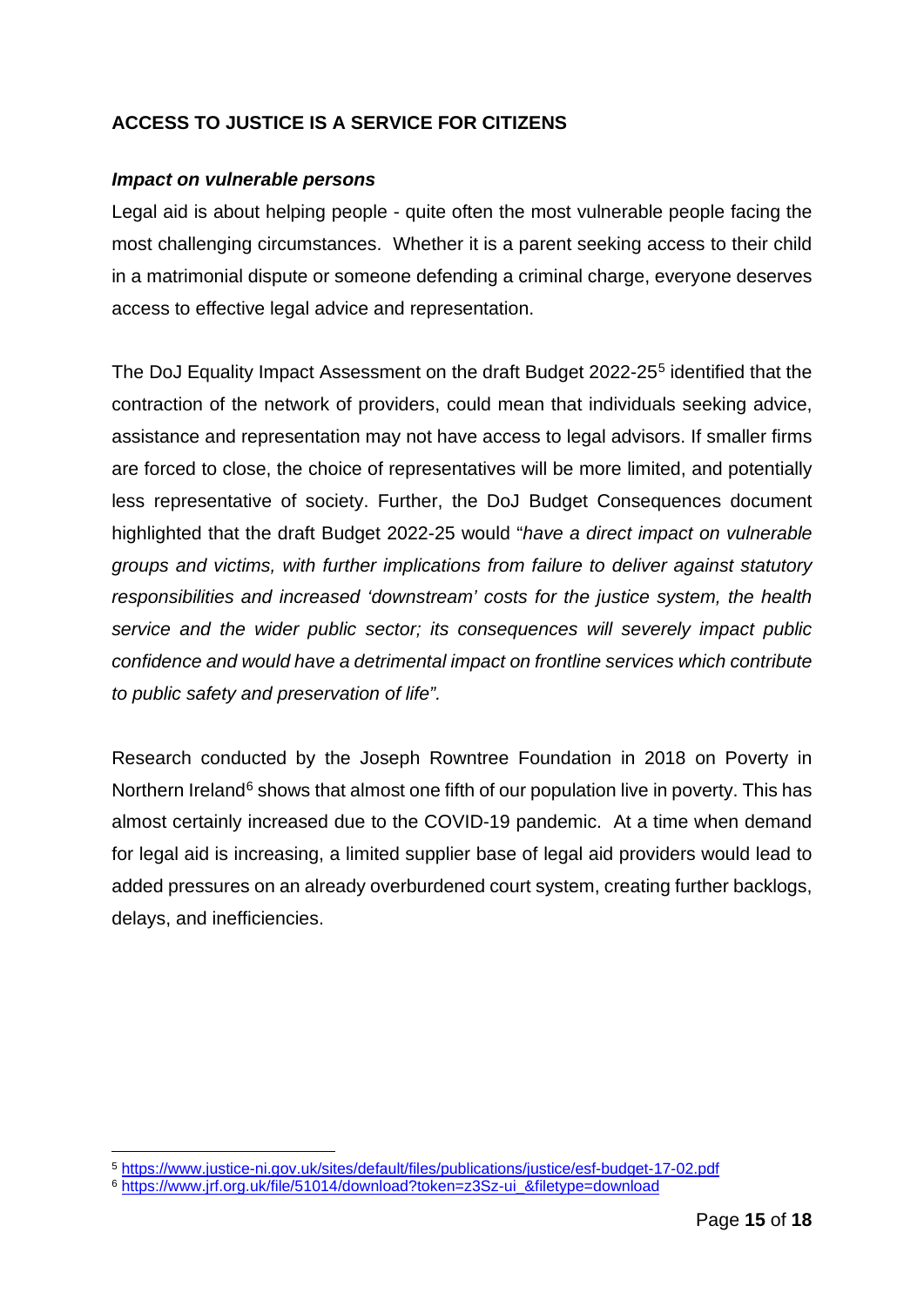# <span id="page-15-0"></span>**OTHER CONSIDERATIONS**

# *Investing in Legal Aid delivers health benefits*

In considering services to citizens, there is compelling evidence that legal aid is a vital and complementary part of the drive to improve health outcomes, as is the stated aim of the draft Budget.

Community Justice Fund research<sup>[7](#page-15-1)</sup> in 2021 demonstrated the benefits of legal aid in generating significant savings to other areas of public expenditure. For example, availing of professional legal advice and assistance can bring many benefits to clients and savings to wider society, including avoiding homelessness, families remaining together, avoidance of A&E/ambulance visits etc. This supports a report by the World Bank[8](#page-15-2), which shows that the cost of *not* investing in legal aid is substantial in terms of delay, disruption and inefficiency.

Analysis conducted by the Citizens Advice<sup>[9](#page-15-3)</sup> in 2015 found that GPs in England reported spending almost a fifth (19%) of their time on issues that are not principally about health. Housing, employment issues and welfare benefits were amongst the top issues diverting GPs from their core purpose – all of which would be better dealt with by legal professionals in a properly funded legal aid system.

# *The Impact on Courts*

Courts are one of the principal means for individuals to access justice. The DoJ Budget consequences document shows that the proposed 2% reduction in the NI Courts and Tribunals Service (NICTS) budget would lead to: "*A reduction in court sittings and potential court closures resulting in significant delays…with associated impacts on: victims and witnesses; families and children; vulnerable adults and children".* 

<span id="page-15-1"></span><sup>7</sup> [https://atjf.org.uk/wp-content/uploads/2021/09/Defending-the-public-purse-The-economic-value-of](https://atjf.org.uk/wp-content/uploads/2021/09/Defending-the-public-purse-The-economic-value-of-the-free-legal-advice-sector-September-2021.pdf)[the-free-legal-advice-sector-September-2021.pdf](https://atjf.org.uk/wp-content/uploads/2021/09/Defending-the-public-purse-The-economic-value-of-the-free-legal-advice-sector-September-2021.pdf)

<span id="page-15-2"></span><sup>8</sup> [https://documents1.worldbank.org/curated/en/592901569218028553/pdf/A-Tool-for-Justice-The-](https://documents1.worldbank.org/curated/en/592901569218028553/pdf/A-Tool-for-Justice-The-Cost-Benefit-Analysis-of-Legal-Aid.pdf)[Cost-Benefit-Analysis-of-Legal-Aid.pdf](https://documents1.worldbank.org/curated/en/592901569218028553/pdf/A-Tool-for-Justice-The-Cost-Benefit-Analysis-of-Legal-Aid.pdf) 9

<span id="page-15-3"></span>[https://www.citizensadvice.org.uk/Global/CitizensAdvice/Public%20services%20publications/Citizens](https://www.citizensadvice.org.uk/Global/CitizensAdvice/Public%20services%20publications/CitizensAdvice_AVeryGeneralPractice_May2015.pdf) Advice AVeryGeneralPractice May2015.pdf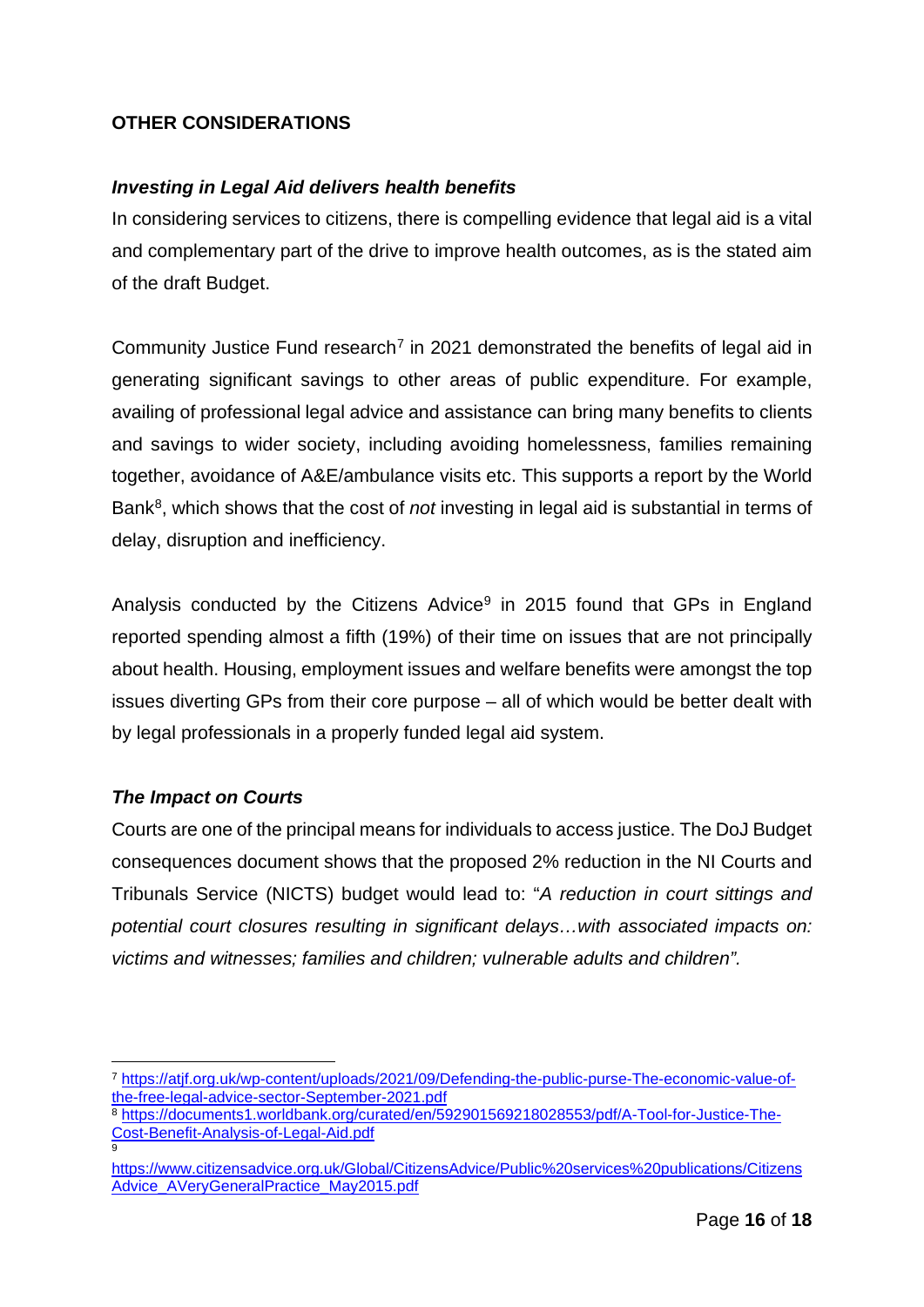COVID-19 has had a significant impact on the Courts, where Northern Ireland was already a significant outlier in respect of case backlogs. Without additional funding, backlogs will continue beyond 2027 in the Crown Court. This is unacceptable for victims and witnesses and for the legal profession will lead to yet further pressures as cases take longer to complete and squeeze resources ever tighter.

# *Impacts on Justice and NI Executive programmes*

The NI Audit Office's Report on the Northern Ireland Budget Process<sup>[10](#page-16-0)</sup> (June 2021) recommended that budget allocations should be linked more clearly to the outcomes identified in the Programme for Government. The draft Programme for Government<sup>11</sup> identifies "*Everyone feels safe – we all respect the law and each other"* as a key outcome with Access to Justice a priority within this. The draft Budget would make this outcome unachievable.

In the current mandate, the DoJ brought forward five major Bills, tackling domestic abuse and violence, stalking, human trafficking, and many of the Gillen recommendations. This is backed up by other significant policy initiatives such as strategies to tackle domestic and sexual abuse and violence against women and girls. Progress in these areas will be undermined by an under-funded, under-performing justice system.

 $10<sup>10</sup>$ 

<span id="page-16-0"></span>https://www.niauditoffice.gov.uk/sites/niao/files/NIAO\_Report\_NI%20Budget%20Process%20Report [Combo\\_4\\_WEB.pdf](https://www.niauditoffice.gov.uk/sites/niao/files/NIAO_Report_NI%20Budget%20Process%20Report_Combo_4_WEB.pdf)

<span id="page-16-1"></span><sup>11</sup> [https://www.northernireland.gov.uk/sites/default/files/consultations/newnigov/pfg-draft-outcomes](https://www.northernireland.gov.uk/sites/default/files/consultations/newnigov/pfg-draft-outcomes-framework-consultation.pdf)[framework-consultation.pdf](https://www.northernireland.gov.uk/sites/default/files/consultations/newnigov/pfg-draft-outcomes-framework-consultation.pdf)